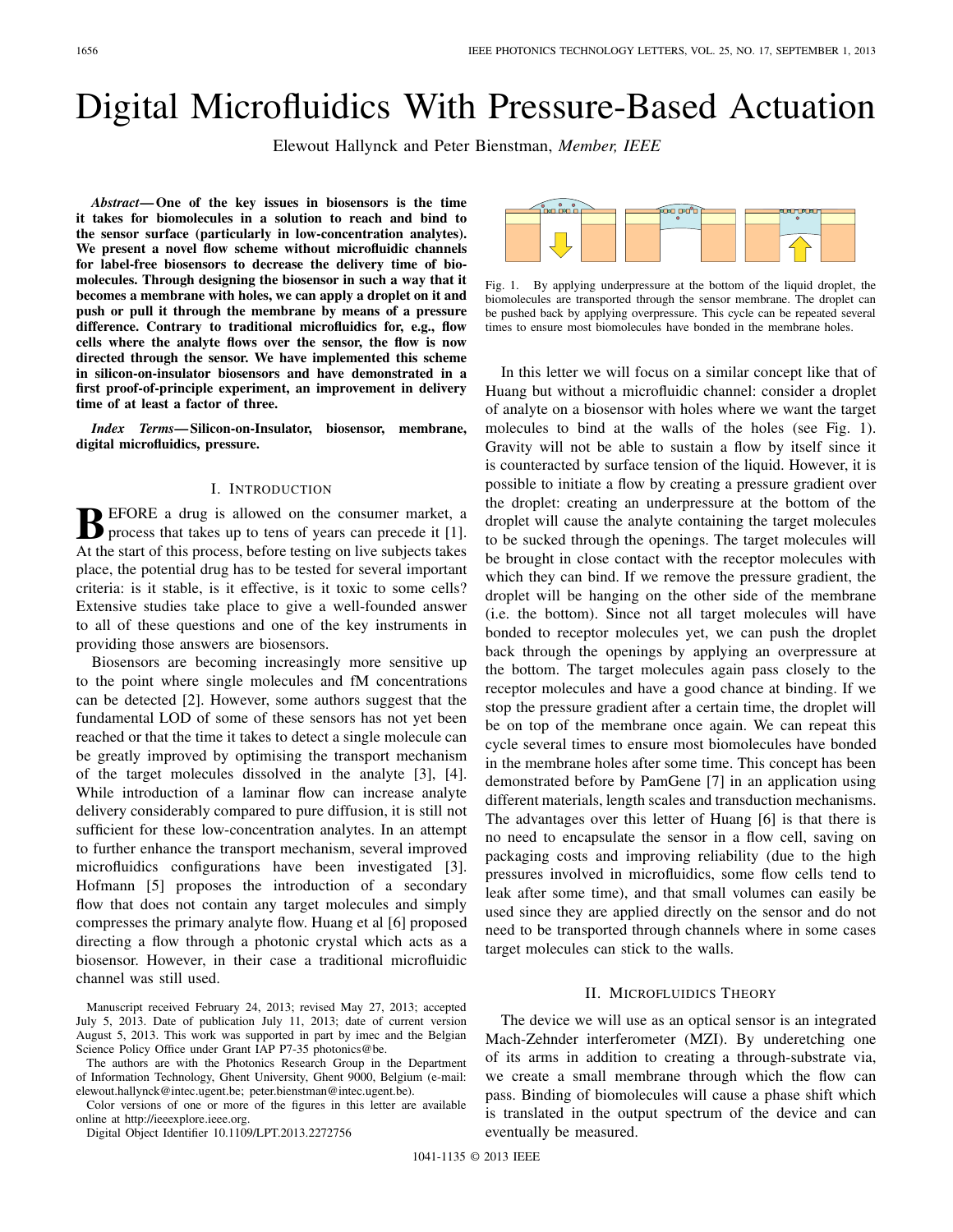

Fig. 2. Relevant pressures for a droplet in micro-channels for hydrophilic and hydrophobic case.

When working with structures with dimensions in the order of microns, surface forces become dominant over volume forces. When a droplet is applied to the sensor surface, it will encounter the waveguide trenches on both sides of the MZI arm which act as rectangular channels. The dimensions of these channels that we consider here are 2  $\mu$ m by 50  $\mu$ m. We will examine the cases of a hydrophilic and hydrophobic surface as shown in Fig. 2. If we now consider the interface liquid-air in the trenches, we see that the liquid surface is curved. Since it requires energy to curve a surface, we can associate a pressure drop with the interface, the so-called Young-Laplace pressure drop  $\Delta p_{surf}$  given by  $(\frac{1}{R_{\phi}} + \frac{1}{R_{\theta}})\gamma$  [8]. Here,  $R_{\phi}$  and  $R_{\theta}$  are the radii of curvature in the two directions and  $\gamma$  is the surface tension in N/m. If we assume that we are dealing with either extreme hydrophilic of hydrophobic materials we can state that the radius of curvature is equal to the channel dimensions, divided by two. From the formula for the pressure drop it is clear that the dominant radius will be that of the smallest channel dimension, i.e.  $2 \mu m$ . By convention we assume that with a positive curvature, a positive pressure is associated so we see that in the hydrophilic case, the pressure in the liquid at the interface is lower than that in the gas (and vice versa for the hydrophobic case). Considering now the hydrophilic case, the pressure in the liquid at the interface is defined as  $p_0 - \Delta p$ . However, hydrostatic laws dictate that at that same point the pressure should also be  $p_0^* + \rho g H$  with  $\rho$  the density of the liquid, *g* the gravitational constant and *H* the local height of the droplet. Since the droplet at the top side is assumed to be quite large and the surface extremely hydrophilic, the curvature and associated pressure drop will be very small. Therefore, we can approximate  $p_0 \approx p_0^*$ . The pressure inequality due to hydrostatics and surface tension, will push the liquid down the channel, driven by a pressure  $(p_0^* + \rho g H) - (p_0 - \Delta p)$ . For water, with a surface tension  $\gamma = 72.9$  mJ, the pressure drop in this case amounts to 7.58  $\times$  10<sup>4</sup> Pa. In comparison, the hydrostatic pressure build-up in a droplet with 1 mm height is 10 Pa, almost 4 orders of magnitude smaller. Due to the hydrophilic nature of the material, the liquid will spread itself out over the material. In practice, the channel dimensions will become larger (as we will see later). Although the magnitude of the pressure drop will decrease with increasing channel dimensions, the liquid will continue to propagate until an equilibrium is reached at the substrate side where a large curvature radius will be obtained. For the hydrophobic case, the situation is less favourable since there, we would have to counteract the large pressure drop in order to pull the liquid



Fig. 3. The SOI dies are thinned by ePIXfab after which we locally etch the substrate and remove the buried silicon dioxide layer.

through the channels. It is therefore imperative that we work with hydrophilic materials. Silicon is naturally a hydrophilic material (with a contact angle of 22° for water) and can be rendered even more hydrophilic by oxygen plasma treatment (with a contact angle of practically zero).

Once the equilibrium is reached, we need to apply pressure to pull the remainder of the droplet on top through the membrane. While in conventional fluidics, a constant pressure implies a constant flow, this is not the case when surface tension is involved. If we apply a small pressure gradient, the droplet at the substrate side will increase in size (using liquid from the top side of the device), thereby increasing its effective radius and Young-Laplace pressure drop. Once the pressure drop is large enough to counter the applied pressure, the flow will stop. However, for a typical droplet of around  $5 \mu l$ , we can calculate that the pressure drop at the liquid-airinterface at the substrate side is in the order of tens of Pa; the pressure gradient we will apply in our experiments is 10 kPa so we can be quite certain that all liquid will have flown from the top to the substrate side before a new equilibrium is set.

To determine the flow rate for a given pressure gradient applied over the droplet, normally we can use the Hagen-Poiseuille theory which links the flow rate and pressure gradient through a geometry-dependent constant. One of the requirements for validity of this theory is that the channel length is long compared to the channel dimensions so that a steady-state regime of the velocity profile can be assumed. This is not the case here and using this theory would greatly underestimate viscous forces. Therefore, we turn to numerical calculations using COMSOL Multiphysics. For two 2  $\mu$ m by 50  $\mu$ m channels in parallel, the total simulated flow rate at a pressure gradient of 10 kPa is about 0.7  $\mu$ l/s.

## III. FABRICATION

Some of the requirements for a commercially viable biosensor is that it is low cost and capable of being produced in high volumes. A good candidate that is capable of delivering these requirements is Silicon-on-Insulator (SOI) in combination with Deep Ultraviolet (Deep UV) lithography. However, since we want to obtain thin membranes, we have to locally remove the substrate and buried oxide layer (see Fig. 3) from the devices received from ePIXfab. For etching the silicon substrate we have opted for the commonly used wet anisotropic etch through KOH; for the silicon dioxide we used vapour HF etch since wet HF etch could cause stiction between the waveguides.

Since the standard substrate thickness of a SOI die is 725  $\mu$ m, we opted to mechanically thin down the substrate first to 250  $\mu$ m; otherwise, the hard mask material for the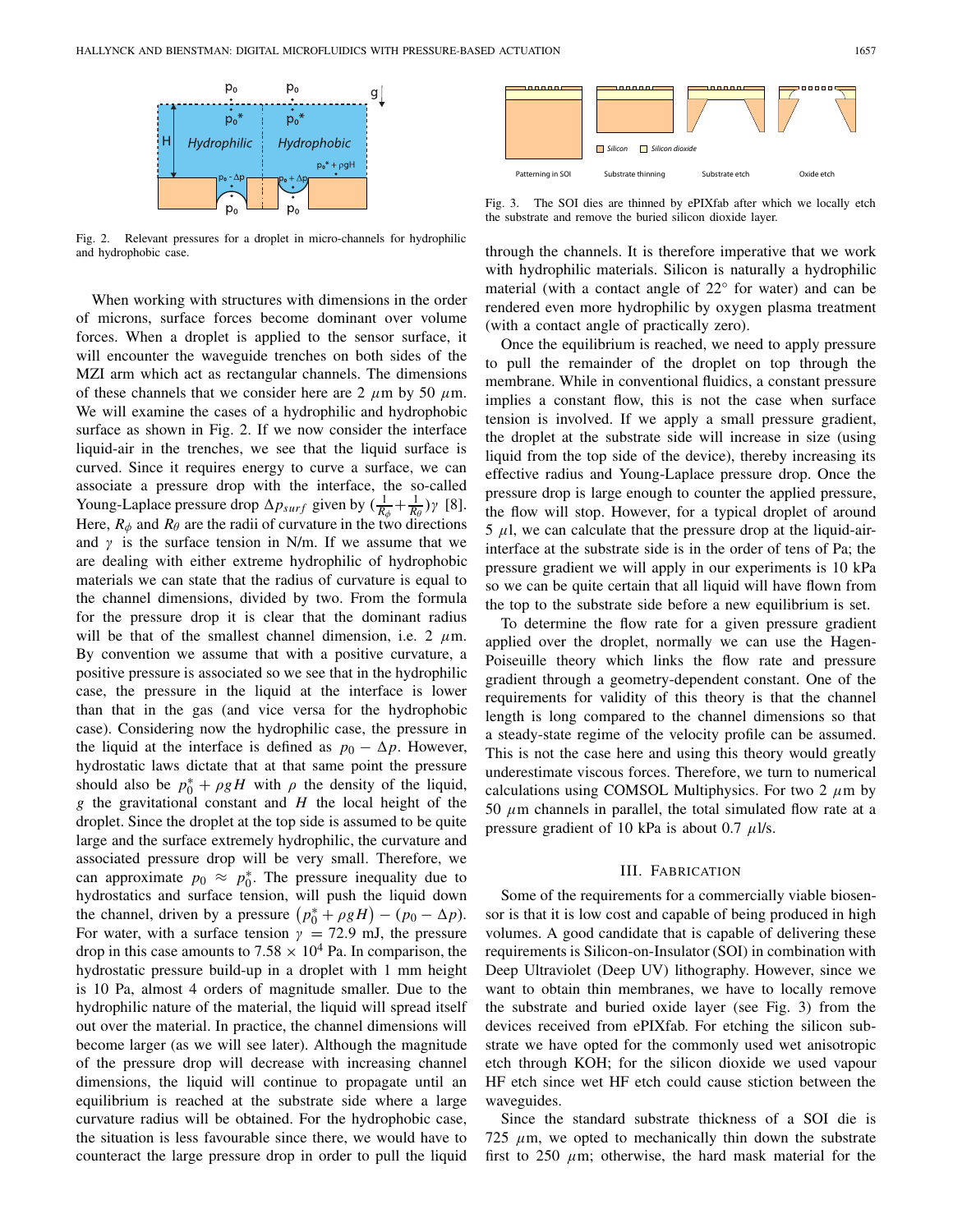

Fig. 4. Schematic overview of the entire layout (left) and a microscopic image after all fabrication steps (right) of the right arm of one MZI and the left arm of another one. The device in question is the right MZI.

KOH etching process might not last long enough but more importantly, the initial window size at the substrate size would need to be much larger (due to the anisotropic nature of the etching process). This implies that the density of several sensors on one chip (e.g. for multiplexing capabilities) has to be low since two windows in the hard mask cannot overlap. After thinning of the samples, we deposit 400 nm  $Si O<sub>2</sub>$  using plasma enhanced chemical vapour deposition (PECVD) at both sides and after that, 400 nm of PECVD silicon nitride (the  $Si O_2$  between the silicon and  $Si<sub>3</sub>N<sub>4</sub>$  acts as a buffer layer to minimise stress-induced effects due to the lattice mismatch between silicon and  $Si<sub>3</sub>N<sub>4</sub>$ ). The layer stack at the device side acts as a protective layer for the light-guiding silicon structures in the 220-nm-thin silicon top layer while the layer stack at the bottom acts as a hard mask. After lithography using backside alignment (i.e. alignment markers at the device side are used to pattern the substrate side), the hard mask is locally etched using reactive ion etching (RIE). Since PECVD deposited  $Si O_2$  and  $Si_3N_4$  generally have a non-negligible pinhole density which could allow the KOH to damage our silicon structures, we require an extra protective coating at the device side. For this we use the commercially available ProTEK® B3 which is designed to withstand KOH. With the layer stack finished, we put the sample in 20% KOH at 79 °C for 3 hours, where the  $2-\mu$ m-thick buried silicon dioxide acts as an etch stop layer. After removal of the ProTEK<sup>®</sup> layer and cleaning of the sample, we perform vapour HF etching. The device side is here protected since it is electrostatically clamped to the chuck of the vapour HF tool. The underetched arm of the to be characterised device is pictured in the right of Fig. 4 (right). The total underetched arm length of the measured device is approximately 56  $\mu$ m (the bend radius is 5  $\mu$ m). Note that in this device, non-uniformities occurred during vapour HF etching which resulted in a small silicion dioxide bridge attached to the underetched arm.

#### IV. MEASUREMENTS

## *A. Set-Up*

For characterising the sensor in the wavelength spectrum, we use a Santec TSL-510 tunable laser coupled to an optical fibre. Using a grating coupler [9], the light mode in the fibre is coupled to the TE mode of a silicon single mode waveguide in the top silicon layer. The light then enters the transducer (i.e. the Mach-Zehnder interferometer) and is coupled out again using another grating coupler. The light is collected using another optical fibre and fed to an HP 8153A Optical



Fig. 5. A pressure gradient is applied by using a piston and is monitored using a digital pressure sensor.

power meter. As illustrated in Fig. 5, we designed a special mechanical chuck with which we can apply a pressure difference whilst keeping the sample in position using mechanical clamping (not shown). The pressure difference is generated by changing the volume - by means of a piston - of a pressure circuit that is on one end closed by the membrane of our chip. The top side of the membrane is always subject to atmospheric pressure.

Since fast spectrum acquisitions are required, we set up the tunable laser in continuous sweep mode. Each wavelength step sends a trigger signal to a data acquisition module (NI USB-6212) that uses the trigger signal to sample the analogue output of the power meter. A 14-nm-window (corresponding to the free spectral range of the device) around a spectral dip at around 1530 nm is continuously monitored (with an average acquisition time of 15s per sweep), the theoretical cosine response of the MZI is fit to it and the wavelength shift is determined.

### *B. Results*

To characterise the above device, we measure the shift of a spectral feature when a 5  $\mu$ l droplet containing 1.25 mg/ml bovine serum albumine (BSA) is added to a 5  $\mu$ l droplet of phosphate buffered saline (PBS) at pH 8. This experiment is straightforward since no receptor molecules need to be applied to our sensor because BSA binds directly to silicon [10]. Before starting the experiment, we want to ensure that our sensor is in fact hydrophilic. The contact angle of blank silicon is 22° [8] but HF treated silicon has a contact angle of 70° [11]. Although this should pose no real problem since the surface is still hydrophilic, we give our sensors a 10-minute oxygen plasma treatment. Not only does this reduce the contact angle to practically  $0^{\circ}$  (i.e. full wetting), but it also acts as an extra cleaning step to remove organic contaminants.

A measurement is divided into several pump cycles: an underpressure of 10 kPa is applied at the substrate side of the chip for 10 s. After that, an overpressure of 10 kPa is applied at the substrate side of the chip for the same number of seconds. The pressure is stabilised again (i.e. no pressure gradient) and the wavelength spectrum is measured 10 consecutive times. When this is done, a new pump cycle is started. Note that we do not perform measurements when there is either over- or underpressure. This is because the elasto-optic effect created by this pressure gradient would cause an additional shift of the spectral features which has to be decoupled from the biomeasurements.

Fig. 6 shows the wavelength shift of a spectral dip at 1530 nm in function of time for the same biosensor in two situations (the sensor is reused after being cleaned using a